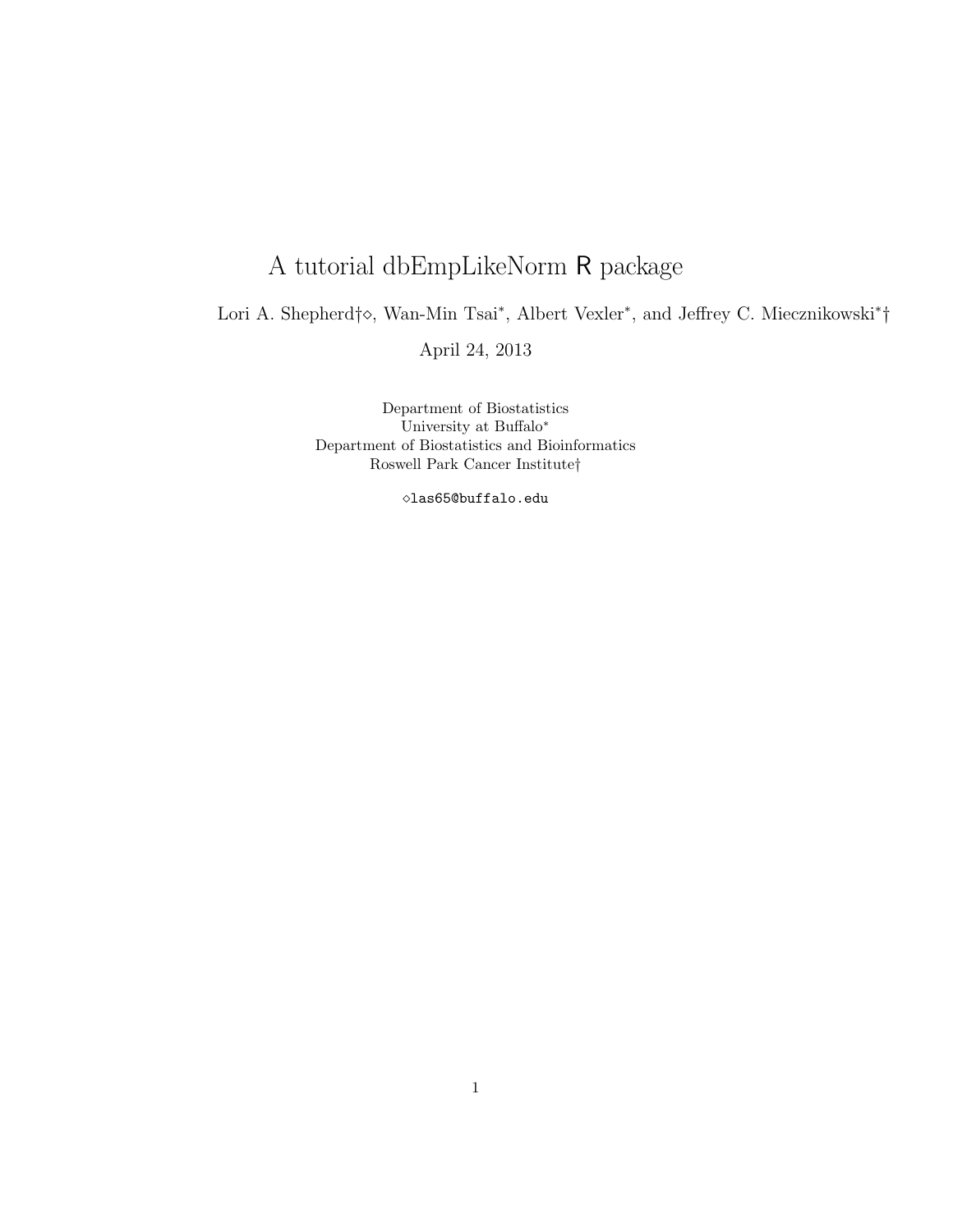## 1 Introduction

The dbEmplikeNorm R package provides a function dbELnorm to be used for joint assessment of normality of k independent samples with varying means and standard deviations. The function provides the test statistic and associated  $p$ values. The p-value can be calculated by Monte-Carlo methods or estimated based on precalculated tables of selected sample sizes and alpha (Type I error) values. For details and algorithms:

Tsai WM, Shepherd LA, Miecznikowski J, Hutson A, Vexler A. (2013). An EL based test for normality in multiple groups. Department of Biostatistics. University at Buffalo. Report 1204.

## 2 Examples

The following performs an assessment of normality and calculates the p-value based on Monte-Carlo methods. The null hypothesis is that the data is normally distributed with, perhaps, different means and standard deviations.

```
> library(dbEmpLikeNorm)
> normData1 = rnorm(25)
> normData2 = rnorm(40, 5, 2)> normData3 = rnorm(15, 7, 1)> Lst = list(normData1, normData2, normData3)
> dbELnorm(x=Lst, pvl.Table=FALSE)
...Working on teststat
...Working on p-value
    This may take a few minutes
$teststat
[1] 18.44574
$pvalue
[1] 0.187
>
```
The p-value can be estimated based on precalculated tables rather than preforming Monte-Carlo methods. This is controlled by the argument 'pvl.Table'. To estimate based on tables set the 'pvl.Table' argument to TRUE, which is the default setting.

> dbELnorm(x=Lst, pvl.Table=TRUE) ...Working on teststat estimating pvalue based on table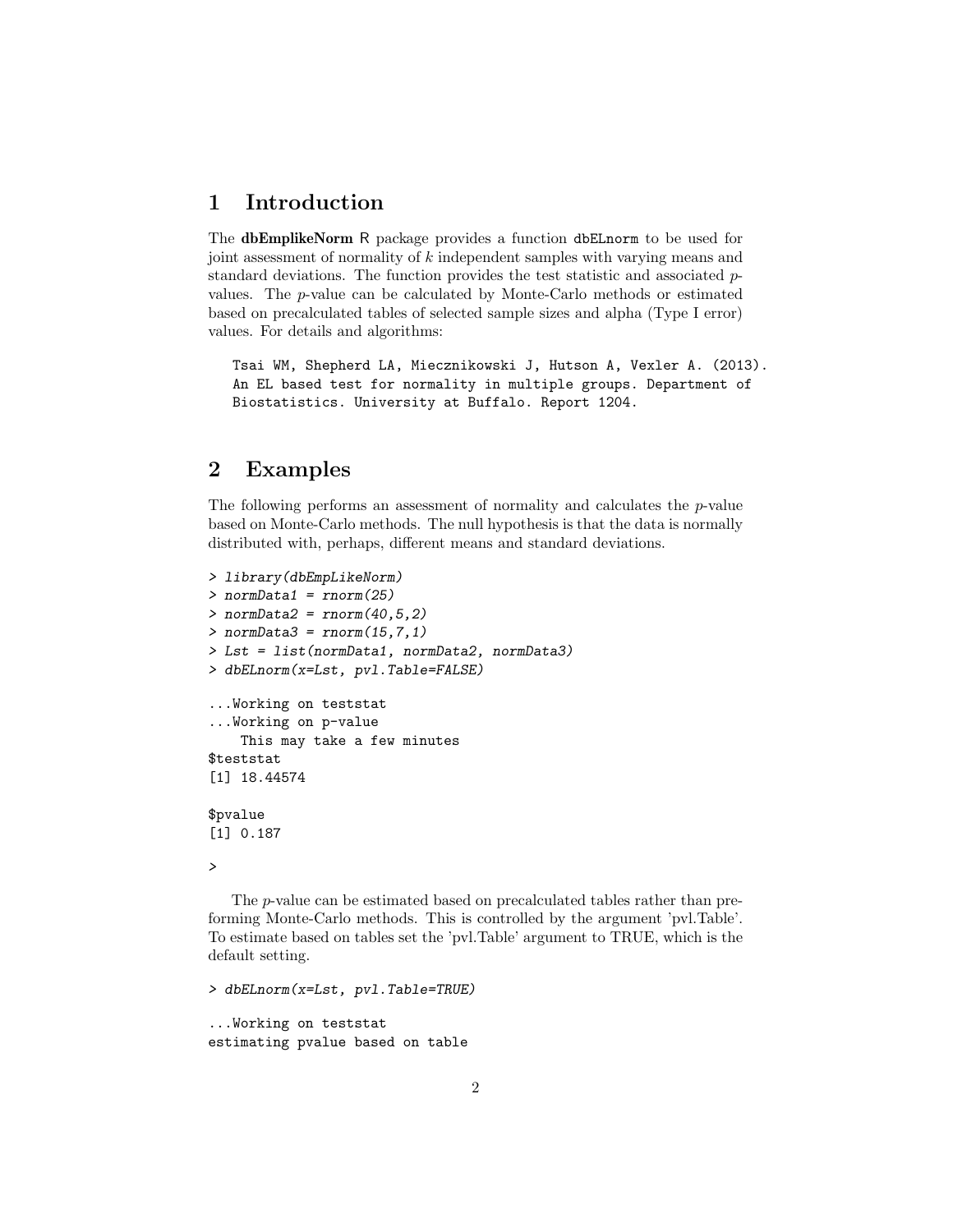```
Tables based on sets of equal sample size
    Continuing with sample size of first element in list
$teststat
[1] 18.44574
$pvalue
[1] 0.1805357
```
>

The dbEmplikeNorm package also provides a function returnCutoffValue to be used for return the cutoff for significance for the statistic (log scale) obtained from the empirical likelihood based test described in [Tsai 2013]. The cutoff can be calculated by Monte-Carlo methods, estimated based on precalculated tables of selected sample sizes and alpha values, or by a Bayesian approach specified by 'MC.Method', 'Table.Method', and 'Bayes.Method, respectively . The following returns a 0.05 cutoff for a joint assessment of 4 groups with sample sizes 15,25,25,30 calculated via Monte Carlo methods.

```
> returnCutoffValue(numberOfgroups=4, sample.size=c(15,25,25,30),
+ MC.Method=TRUE,
+ targetalpha=0.05, num.mc=1000)
MC.Method.rslt
```

```
26.31827
```

```
>
```
Note the significance level for the associated cutoff is specified by the user in 'targetalpha' and the number of simulations used to estimate the cutoff is controlled by 'num.mc'. The Monte-Carlo method is the default calculation. To use the table interpolation or the Bayesian method (see details in [Tsai 2013], user should set Table.Method=TRUE or Bayes.Method=TRUE). The following returns the cutoff for joint assessment of 2 groups each with sample size 20 calculated by each method.

```
> returnCutoffValue(numberOfgroups=2, sample.size=20, targetalpha=0.05,
+ MC.Method=TRUE, Table.Method=TRUE, Bayes.Method=TRUE)
```

```
estimating cutoff based on table
Tables are based on equal length groups. Continuing using the first sample size
   For a more accurate calculation use monte carlo method [pvl.Table=FALSE]
estimating cutoff based on bayesian method
$MC.Method.rslt
[1] 13.77747
```
\$Table.Method.rslt